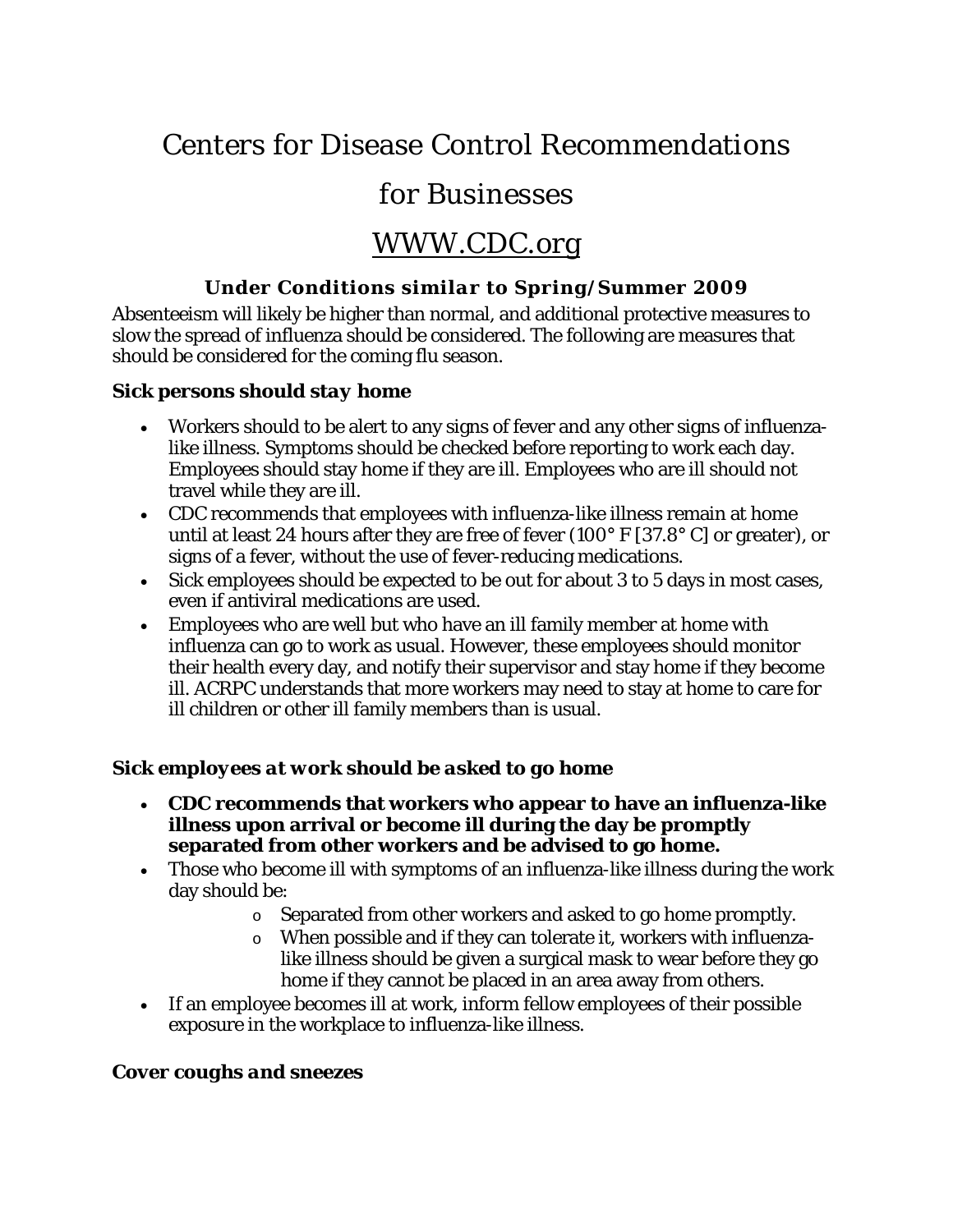- Influenza viruses are thought to spread mainly from person to person in respiratory droplets of coughs and sneezes. It is important to cover coughs and sneezes with a tissue or, in the absence of a tissue, one's sleeve.
- ACRPC will provide tissues and no-touch disposal receptacles for use by employees.

## *Improve hand hygiene*

- Influenza may be spread via contaminated hands. Employees should wash their hands often with soap and water or use an alcohol-based hand cleaner, especially after coughing or sneezing.
- Soap and water and alcohol-based hand sanitizers will be made available in the workplace. Hand sanitizers will be placed in multiple locations to encourage hand hygiene.

### *Clean surfaces and items that are more likely to have frequent hand contact*

- Frequently clean all commonly touched surfaces in the workplace, such as workstations, countertops, and doorknobs. Use the cleaning agents that are usually used in these areas and follow the directions on the label.
- No additional disinfection beyond routine cleaning is recommended.

### *Encourage employees to get vaccinated*

- All employees should get vaccinated for seasonal influenza. For information on groups prioritized for seasonal influenza vaccines, please see http://www.cdc.gov/flu/protect/keyfacts.htm.
- All employees should also get vaccinated for 2009 H1N1 influenza when vaccines are available to them. Different groups are prioritized for 2009 H1N1 influenza than for seasonal influenza. For information on groups prioritized for H1N1 influenza vaccine please see http://www.cdc.gov/h1n1flu/vaccination/acip.htm.

## *For employees who are at higher risk for complications of influenza:*

- People at higher risk for complications from influenza include pregnant women; children under 5 years of age; adults and children who have chronic lung disease (such as asthma), heart disease, diabetes, diseases that suppress the immune system and other chronic medical conditions; and those who are 65 years or older.
- Some people are at higher risk of complications from influenza. Employees who are at higher risk for complications should check with their health care provider if they become ill. Early treatment with antiviral medications is very important for people at high risk because it can prevent hospitalizations and deaths.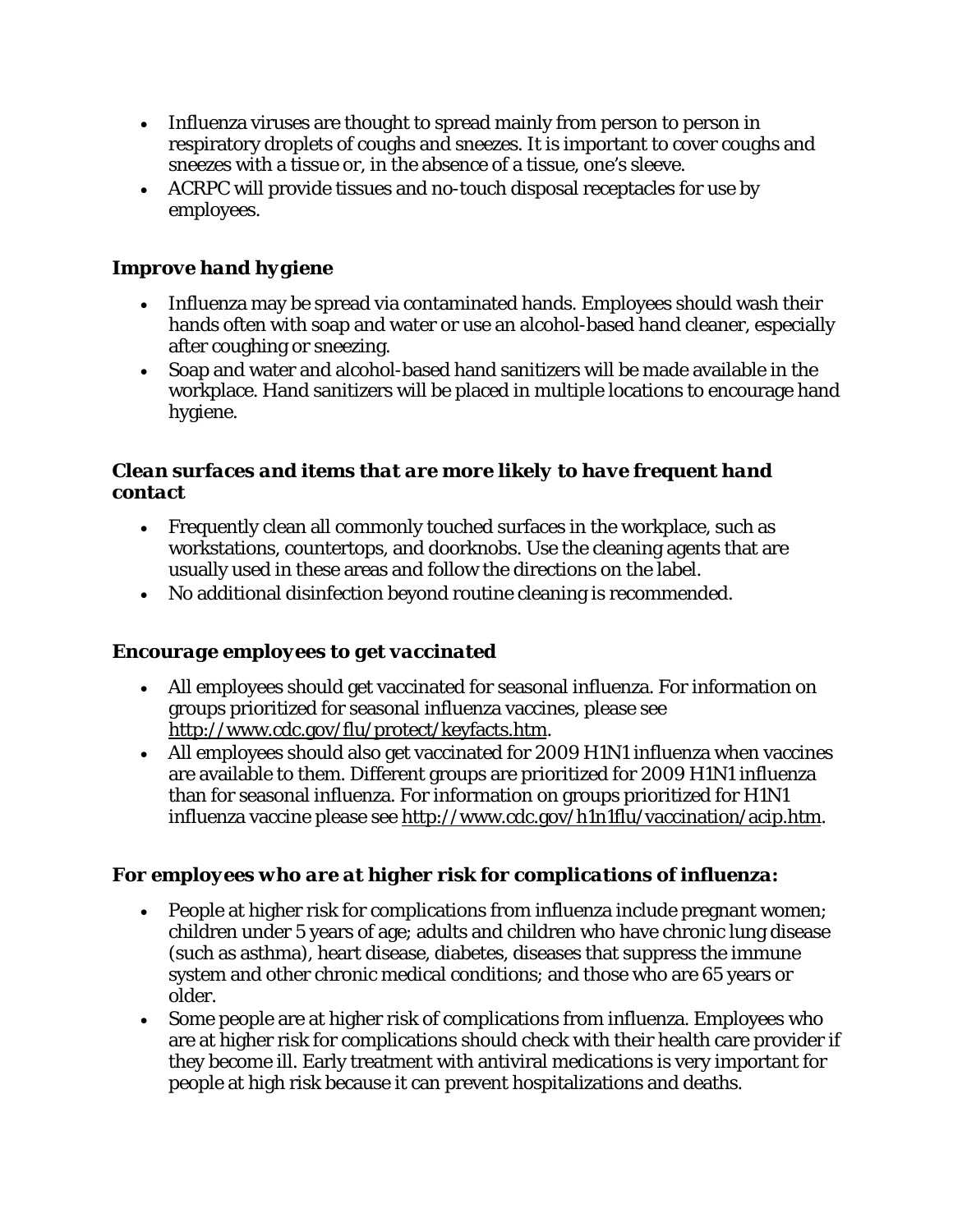- Employees recommended for seasonal influenza vaccine and 2009 H1N1 vaccines should get vaccinated as soon as these vaccines are available.
- Employees who become ill and are at increased risk of complications from influenza and ill employees who are concerned about their illness should call their health care provider for advice. Their health care provider might want them to take antiviral medications to reduce the likelihood of severe complications from the influenza.

#### *ACRPC expects increased numbers of employee absences due to illness in employees and their family members. It is possible that the office will remain closed due to absences.*

- ACRPC plans to monitor and respond to absenteeism at the workplace.
- Elevated absentee rates can be due to sick workers, those who need to stay home and care for others, or from workers with conditions that make them at higher risk for complications from influenza and who may be worried about coming to work.
- Cross-train personnel to perform essential functions so that the workplace is able to operate even if key staff is absent.
- Essential function of ACRPC includes availability for use as a resource by towns and other groups. In the event the office needs to be closed for an extended period of time due to illness, phones can be answered via machine or voice mail. A set schedule of answering machine monitoring should be developed to ensure the essential functions of the office are maintained.
- Remote operation of the office computers and remote access to the internet should be arranged in the event that is needed.
- Future purchases of office equipment will take the possibility of remote operations into account.

## *Advise employees before traveling to take certain steps*

- Employees should check themselves for fever and any other signs of influenzalike illness before starting travel and notify their supervisor and stay home if they are ill.
- Employees who will be traveling or on temporary assignment should take appropriate precautions to protect their health.
- Employees who become ill while traveling and are at increased risk of complications from influenza and others concerned about their illness should promptly call a health care provider for advice.

## *Prepare for the possibility of school dismissal or temporary closure of child care programs*

 Although school dismissals or closures of child care programs are not likely to be generally recommended at this time, they are possible in some jurisdictions.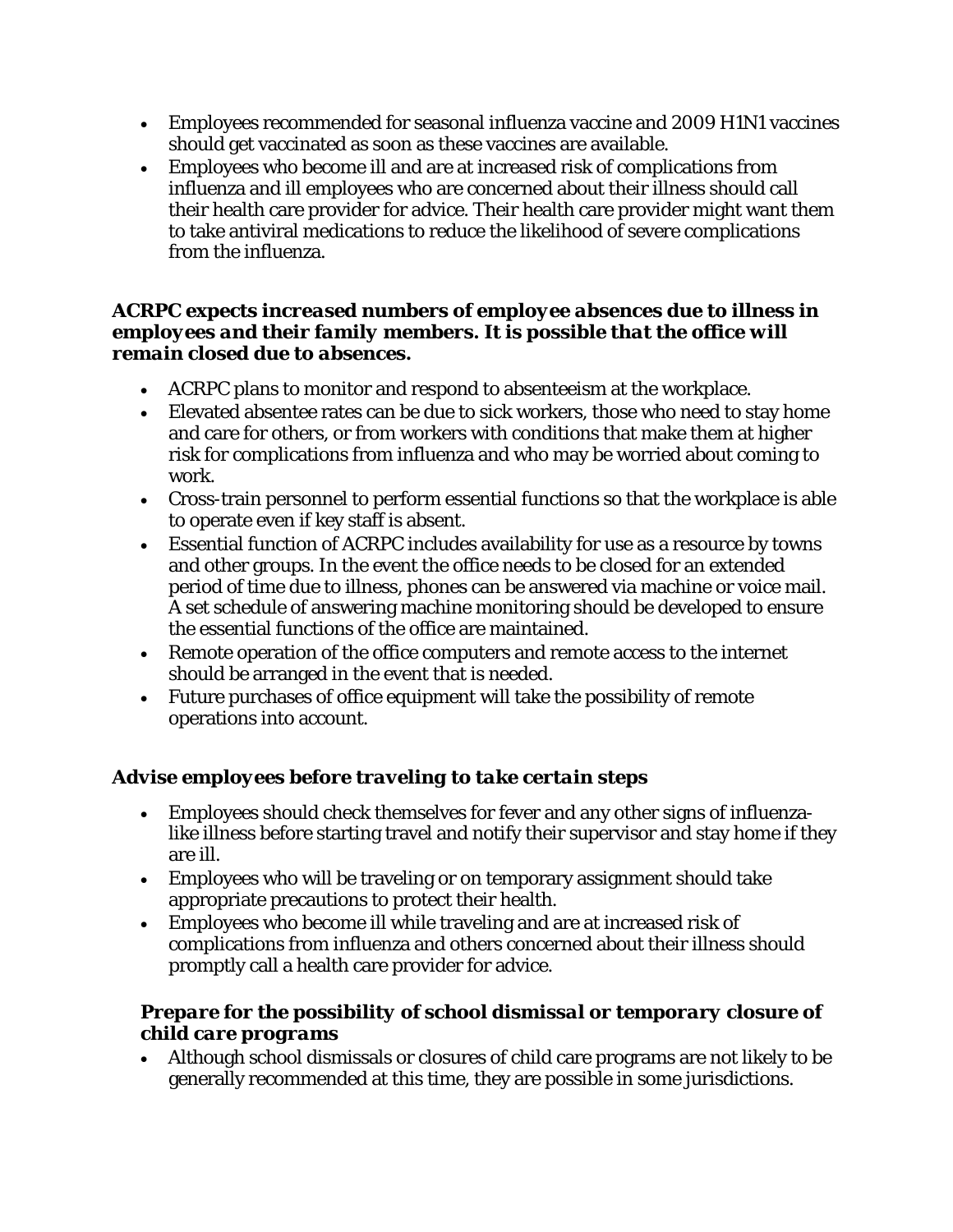- Employees should stay home to care for children if schools are dismissed or child care programs are closed.
- Do not bring your children to work while schools are dismissed.
- Cross-train employees to cover essential functions.

## *If current levels of influenza increase:*

### *Consider active screening of employees who report to work*

- If influenza severity increases, at the beginning of the workday, all employees should be asked about symptoms consistent with an influenza illness, such as fever or chills AND cough or sore throat. If the severity or the impact of influenza increases, CDC recommends that persons with an influenza-like illness not go to work or travel and remain at home for at least 7 days, even if symptoms resolve sooner. Individuals who are still sick 7 days after they become ill should continue to stay home until at least 24 hours after symptoms have resolved. If influenza severity increases, CDC recommends that people stay home at least 7 days whether or not antiviral medications are used.
- The ACRPC sick leave policy is flexible and allows for employees to remain at home to care for themselves or family members.
- Check for signs of illness before reporting to work each day.
- Current employees should be cross-trained as much as possible to allow for absences due to illness.

#### *Consider alternative work environments for employees at higher risk for complications of influenza during periods of increased influenza activity in the community*

- Employees with an underlying chronic medical condition or who are pregnant should consider calling their health care provider for advice about how to reduce their risk of exposure to influenza and, if they get sick, how best to get early treatment for influenza.
- If influenza severity increases and if influenza transmission is high in the community, ACRPC may want to evaluate the office work environment to see how they can reduce the number of people that high-risk employees come in contact with. Options include:
	- Telecommuting from home.
	- Workers at higher risk for influenza complications should be reassigned to duties that have minimal contact with other employees, clients, or customers. If these workers cannot be reassigned duties to reduce contact with others, are concerned about their ability to avoid influenza at the workplace, or will be in crowded conditions at work or while commuting to work, then ACRPC allows employees at higher risk for influenza complications to stay home from work.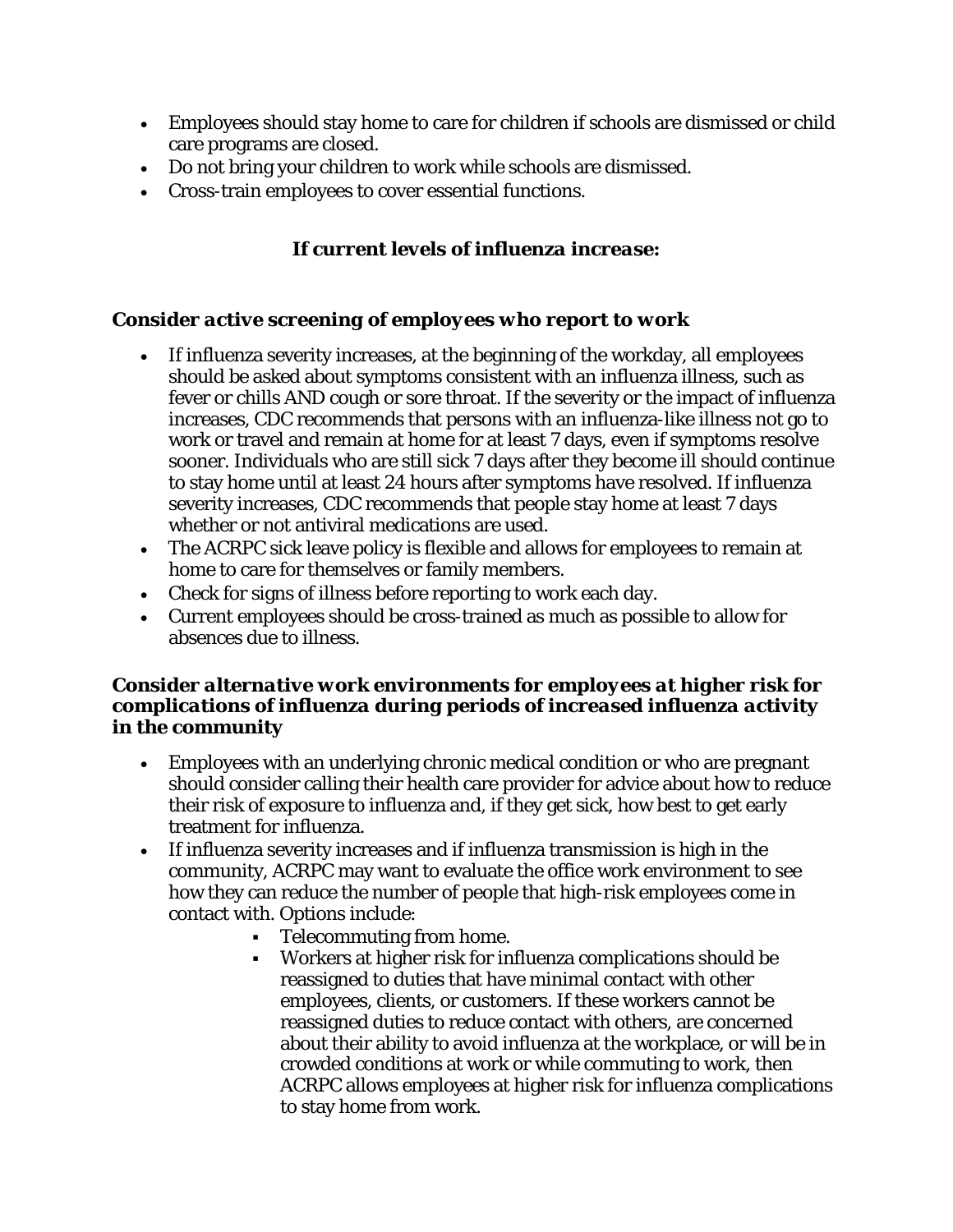CDC recommends that ill workers at higher risk of complications from influenza seek early treatment if they become ill.

## *Increased social distancing in the workplace*

- Increase the physical distance between people in the workplace to reduce the spread of influenza. The goal should be for there to be at least 6 feet of distance between people at most times. This is not a simple or easy strategy and would typically require considerable flexibility. These measures may include avoiding crowded work settings, canceling business-related face-to-face meetings, spacing workers farther apart, canceling non-essential travel, increasing use of teleworking, and using staggered shifts to allow fewer workers to be in the workplace at the same time.<sup>9</sup>
- Review and develop policies for teleworking including an assessment of the capabilities and gaps of your current computer systems and availability of technical support. Take remedial steps if needed, and test your system in advance to assure it can handle an increase in remote users.
- Recommendations to increase social distancing may affect community functioning. Because supply chain issues may be affected, make sure you have plans for back-up suppliers.
- ACRPC advocates limiting unnecessary public meetings in the event of a more serious flu situation. Staff should take advantage of the possibilities of teleconferencing and remote public input methods such as web surveys, e-mail, and others to limit number of public exposure opportunities.
- In the event of a more serious flu situation ACRPC advocates the cancellation of public meetings including commission meetings, committee meetings, and similar gatherings in support of social distancing concepts.

### *Consider canceling non-essential business travel and advising employees about possible disruptions while traveling overseas*

- If the severity of the outbreak increases in the fall or winter, public health officials may recommend social distancing strategies which include canceling nonessential travel.
- If influenza severity increases, travelers should also be prepared for travel delays, health screenings, and other activities targeted towards travelers.

## *Prepare for school dismissal or closure of child care programs*

 School dismissals and closure of child care programs are more likely at higher levels of severity. Workers should stay home to care for their children if schools are dismissed or child care programs are closed. If dismissal is needed, schools are being advised to dismiss students for at least 5 to 7 calendar days or longer if necessary.